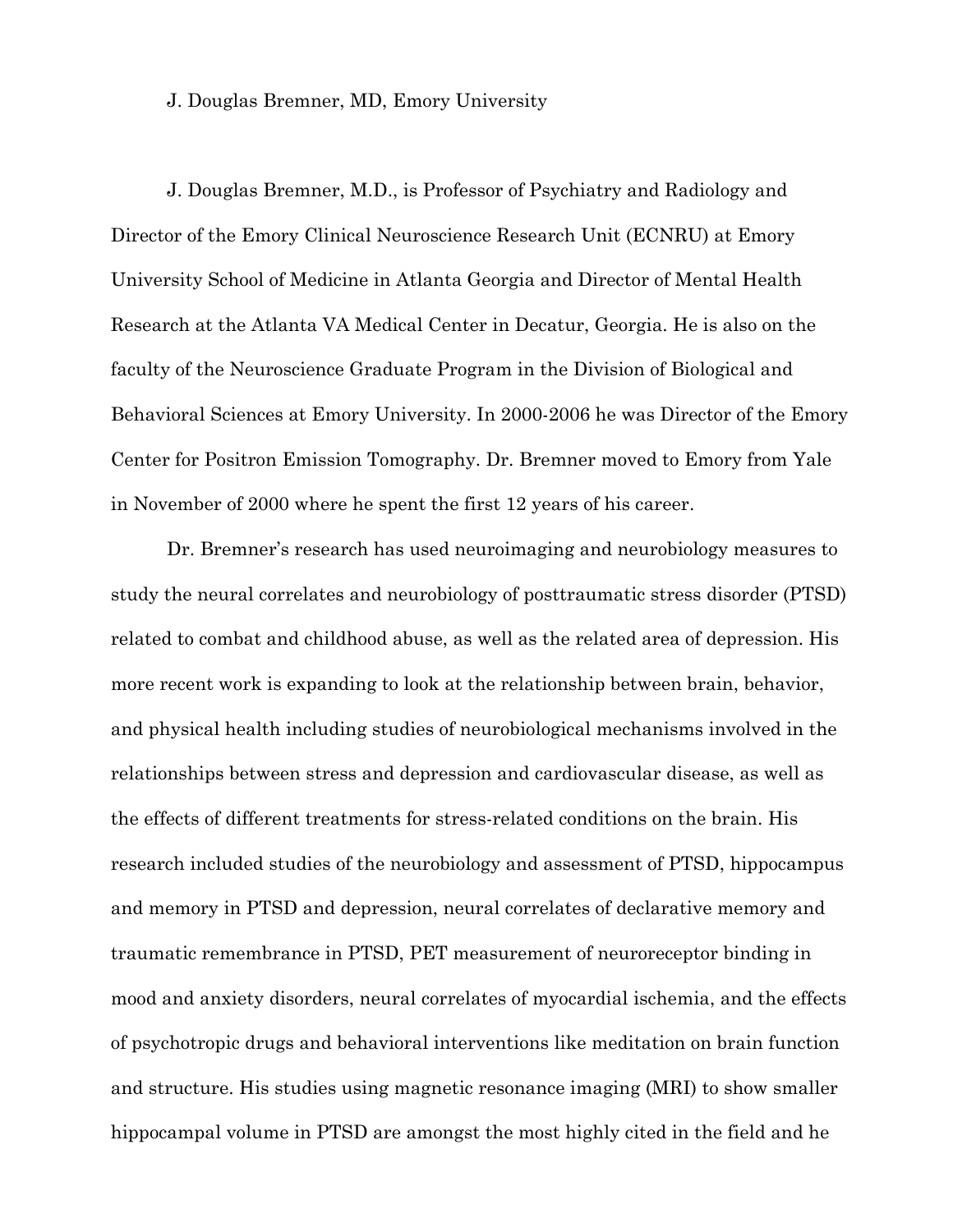recently received a Millipub Award from Emory for having a publication cited over 1,000 times. He also wrote and developed and validated several behavioral measures that have been widely translated and used, including the Early Trauma Inventory (ETI) and the Clinician Administered States Scale (CADSS).

Bremner has worked continuously throughout his career as a physician scientist, with the support of funding from two successive VA Career Development Awards and two NIMH K24 Awards, VA Merit Review, NIMH, DOD, and various private sources.

Following obtaining a bachelors degree in literature, Dr. Bremner attended medical school at Duke University where he graduated in 1987, followed by residency in Psychiatry (1991) and Nuclear Medicine (1997) at Yale School of Medicine, leading to a double board certification. Bremner was a VA Biological Psychiatry Fellow at the West Haven VA and Yale from 1990-1993, Assistant and Associate Professor of Psychiatryand Radiology from 1993 to 2000, Director of the Yale Trauma Research Program and Associate Director of the Yale PET Center, before moving to Emory in 2000 to take his current position.

Dr. Bremner has written several hundred articles in scientific journals, edited three books, written five books and contributed multiple book chapters for edited volumes in the field. He has several best-selling books, including *Does Stress Damage the Brain? Understanding Trauma-Related Disorders from a Mind-Body Perspective* published by. Other books include *Brain Imaging Handbook* W.W. Norton & Co. (2002), *Before You Take That Pill, Why the Drug Industry May be Bad for Your Health* Penguin, 2008, *The Goose That Laid the Golden Egg*, Right Publishing, 2011, and *You Can't Just Snap Out of It*, Laughing Cow Books, 2014.